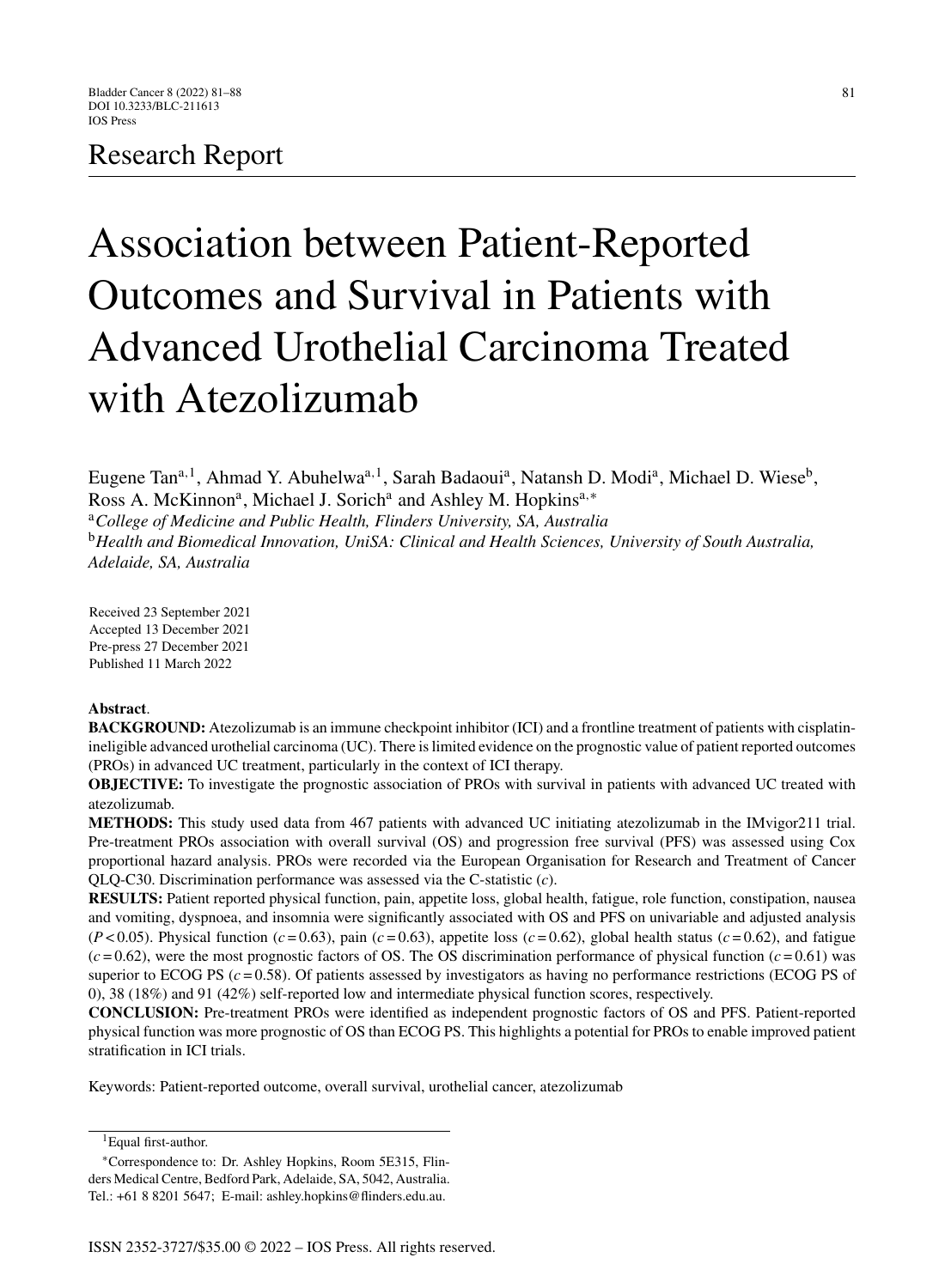#### **INTRODUCTION**

Atezolizumab is an immune checkpoint inhibitor (ICI) and an important emerging treatment option for advanced urothelial carcinoma (UC), particularly in patients who are ineligible for or resistant to platinum-containing therapies [1, 2]. To date, there is no reliable marker to accurately predict patients who will benefit most from ICIs in advanced UC, and there is significant variability in response between patients [3, 4]. This knowledge gap impedes trial design, shared decision-making, and precision medicine.

Patient-reported outcomes (PROs) are measures of quality of life, emotional, financial, and functional status that are assessed by self-reported tools from a patient's perspective [5]. With major international oncology societies highlighting the potential benefits of PROs in facilitating shared decision-making and patient empowerment [6–8], much research is aimed towards unlocking their full potential. Furthermore, recent studies have demonstrated the prognostic value of PROs in patients with a variety of advanced cancers [9–12]. Eastern Cooperative Oncology Group-performance status (ECOG-PS) is a clinician interpreted measure of physical function that is routinely used in oncology trial design, and several studies have demonstrated that patientreported physical function potentially has greater prognostic value [12–17]. However, there is limited evidence on the value of PROs in advanced UC treatment, particularly in the context of ICI therapy. We hypothesize that PROs are prognostic of survival outcomes in patients with advanced UC initiating immunotherapy. This study aims to investigate the association of PROs with survival outcomes in patients with advanced UC treated with atezolizumab. Exploratory analysis will also be conducted to establish if pre-treatment physical function is more prognostic of survival than ECOG-PS.

# **MATERIALS AND METHODS**

#### *Patient population*

This study was a secondary analysis of individual participant data (IPD) from phase 3 randomized controlled trial (RCT) IMvigor211 (NCT02302807) [1]. Briefly, IMvigor211 randomized participants 1:1 to 3 weekly doses of either atezolizumab (1,200 mg) or chemotherapy (investigator's choice of vinflunine  $(320 \text{ mg/m}^2)$ , paclitaxel  $(175 \text{ mg/m}^2)$ or docetaxel  $(75 \text{ mg/m}^2)$  [1, 3]. Key inclusion

criteria for IMvigor211 included age  $\geq$  18, evaluable UC disease,  $ECOG-PS \leq 1$ , availability of a sample for PD-L1 evaluation, have received  $\leq 2$  lines of prior therapy, experienced disease progression with platinum-containing therapy, and no prior ICI therapy [1].

Data was accessed according to Hoffmann-La Roche policy and has been made available through Vivli, Inc ([www.vivli.org\)](www.vivli.org). Secondary analysis of de-identified IPD was classified as minimal risk research and was confirmed exempt from review by the Southern Adelaide Local Health Network, Office for Research and Ethics.

#### *Predictors and outcomes*

The primary evaluated outcome was overall survival (OS). Progression-free survival (PFS), objective response and treatment-related any adverse events (AEs) of grade  $\geq$  3 were assessed as exploratory outcomes. OS was defined as the time from randomization to death due to any cause [1, 18]. PFS was defined as the time from randomization to either the first event of disease progression or death from any cause. Progression and objective response were determined by the investigator per RECIST v1.1 [1, 18]. AEs were graded per the National Cancer Institute's Common Terminology Criteria for Adverse Events, version 4.0 (NCI CTCAE v4.0).

PROs were recorded at baseline, on day one of each treatment cycle, and at 30 days after the last treatment dose (up to approximately 25 months) via the European Organisation and Treatment of Cancer Quality of Life Questionnaire Core 30 (EORTC QLQ-C30) version 3.0. [19]. The questionnaire enables the calculation of functional scale (cognitive, role, physical, emotional, and social), symptom-related scale (fatigue, pain, nausea, and vomiting), and global health status scores [19]. For functional scales, a higher score indicates the patient's perception of "better" functioning. Whilst for symptom-related scales and measures, a higher score indicates the patient's perception of "worse" symptoms [20]. The primary evaluated predictors in this study were pretreatment PRO measures of function, symptoms, and global health status.

#### *Statistical analysis*

Cox proportional hazard analysis was used to assess the association between each pre-treatment PRO with OS, PFS, and AEs. Results are reported as hazard ratios (HR) with 95% confidence intervals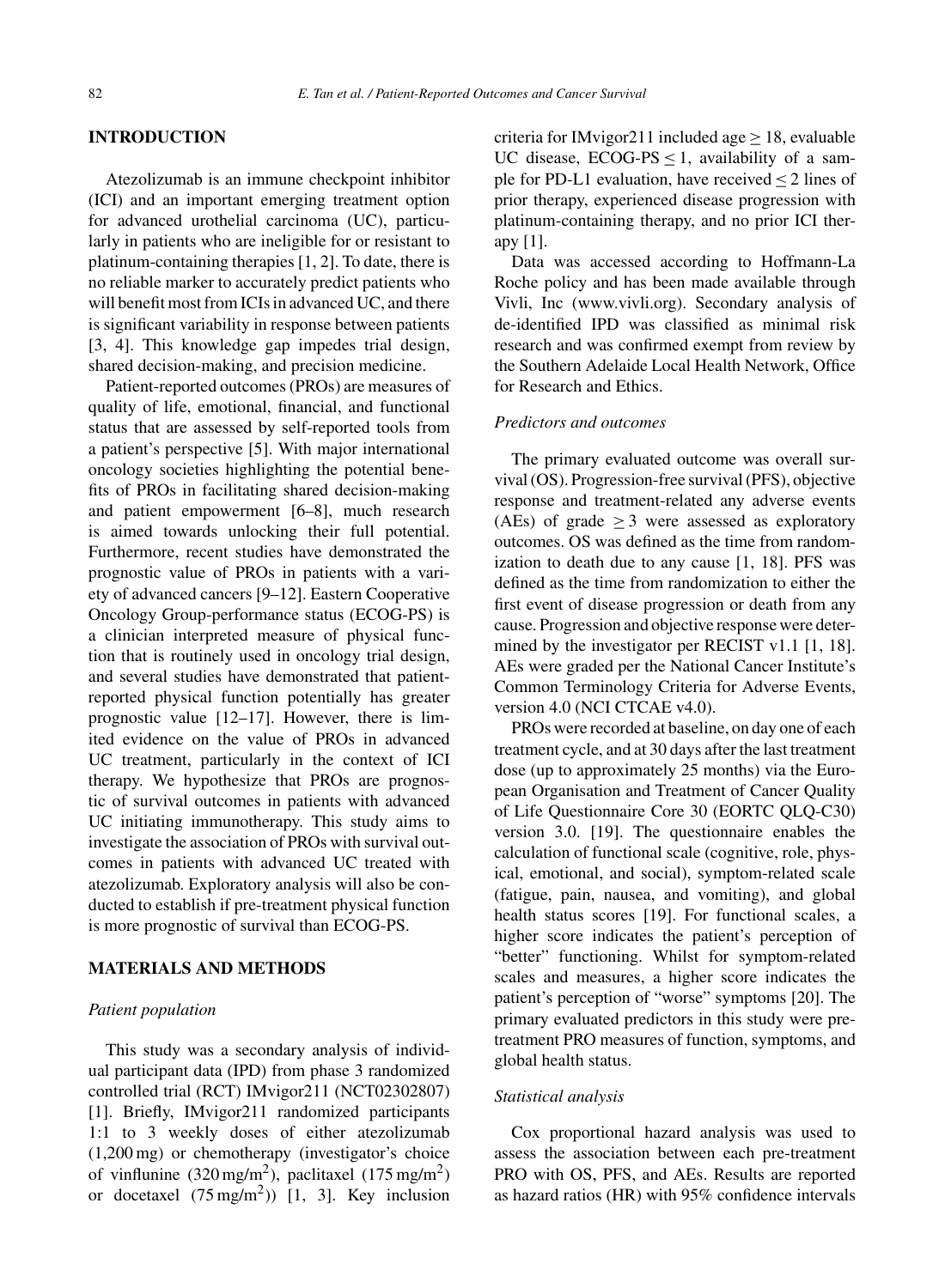|                               | Univariable |        |                         |            |               | Adjusted** |        |                  |            |  |
|-------------------------------|-------------|--------|-------------------------|------------|---------------|------------|--------|------------------|------------|--|
|                               | n           | $HR^*$ | 95% CI                  | $P$ -value | $\mathcal{C}$ | n          | $HR^*$ | 95% CI           | $P$ -value |  |
| Physical function             | 441         | 0.84   | $0.80 \text{ to } 0.88$ | < 0.001    | 0.63          | 345        | 0.87   | $0.81$ to $0.93$ | < 0.001    |  |
| Pain                          | 441         | 1.15   | 1.11 to 1.19            | < 0.001    | 0.63          | 345        | 1.09   | 1.04 to 1.15     | < 0.001    |  |
| Appetite loss                 | 440         | 1.15   | 1.11 to 1.19            | < 0.001    | 0.62          | 345        | 1.13   | 1.08 to 1.19     | < 0.001    |  |
| Global health                 | 439         | 0.84   | $0.80 \text{ to } 0.88$ | < 0.001    | 0.62          | 344        | 0.87   | $0.81$ to $0.93$ | < 0.001    |  |
| Fatigue                       | 441         | 1.15   | 1.10 to 1.20            | < 0.001    | 0.61          | 345        | 1.11   | 1.05 to 1.18     | < 0.001    |  |
| Role function                 | 441         | 0.90   | $0.87$ to $0.94$        | < 0.001    | 0.6           | 345        | 0.95   | 0.90 to 1.00     | 0.040      |  |
| Social function               | 441         | 0.90   | $0.86$ to $0.94$        | < 0.001    | 0.58          | 345        | 0.96   | $0.91$ to $1.02$ | 0.172      |  |
| <b>Emotional function</b>     | 441         | 0.90   | $0.85$ to $0.95$        | < 0.001    | 0.58          | 345        | 0.95   | 0.89 to 1.02     | 0.130      |  |
| Constipation                  | 439         | 1.08   | 1.04 to 1.11            | < 0.001    | 0.58          | 343        | 1.05   | 1.00 to 1.09     | 0.029      |  |
| Nausea and vomiting           | 441         | 1.23   | 1.15 to 1.31            | < 0.001    | 0.57          | 345        | 1.23   | 1.14 to 1.33     | < 0.001    |  |
| Dyspnoea                      | 440         | 1.08   | 1.04 to 1.13            | < 0.001    | 0.56          | 344        | 1.10   | 1.04 to 1.16     | < 0.001    |  |
| Cognitive function            | 441         | 0.90   | $0.85$ to $0.95$        | < 0.001    | 0.56          | 345        | 0.94   | 0.88 to 1.01     | 0.084      |  |
| <i>Insomnia</i>               | 440         | 1.08   | 1.04 to 1.12            | < 0.001    | 0.56          | 344        | 1.08   | 1.03 to 1.14     | < 0.001    |  |
| <b>Financial difficulties</b> | 440         | 1.04   | 1.00 to 1.08            | 0.066      | 0.53          | 344        | 1.00   | $0.95$ to $1.05$ | 0.859      |  |
| Diarrhoea                     | 440         | 1.06   | 1.00 to 1.12            | 0.041      | 0.52          | 345        | 0.98   | $0.91$ to 1.06   | 0.660      |  |

Table 1 Univariable and adjusted association between PROs and overall survival for patients treated with atezolizumab

CI = confidence interval, HR = hazard ratio, *n* = number of patients. ∗HR based on 10-unit increase. ∗∗Adjusted for haemoglobin, sex, age, race, smoking history, ECOG performance status, disease status, PD-L1 tumor-infiltrating immune cell expression level, time since diagnosis, number of prior systemic therapies in advanced setting, liver metastasis, bone metastasis, lung metastasis, lactate dehydrogenase and neutrophil to lymphocyte ratio. A total of 120 patients had missing data in the adjustment variables.

(95% CI). A threshold of  $p < 0.05$  was used to determine statistical significance. Complete case analyses were conducted. Discrimination performance was assessed using the concordance statistic (C-statistic). Continuous variables were explored for potential non-linear associations. The best model fit was determined using the Akaike information criterion (AIC) and visual checks. Analyses were adjusted for race, sex, age, smoking status, ECOG PS, stage, presence of liver metastasis, haemoglobin concentration, PD-L1 expression, time since diagnosis, number of prior treatments, neutrophil to lymphocyte ratio and lactate dehydrogenase concentration. The discrimination performance of PROs with ECOG PS were evaluated. Exploratory analyses of the association of PROs with survival within the chemotherapy cohorts were conducted. Associations between pre-treatment PROs and objective response were assessed via logistic regression.

Kaplan-Meier analysis was used to visually represent the associations between significant PROs with OS and PFS. For these plots, PROs were classified as "low", "intermediate" and "high" based on the interquartile range (IQR) presented in the EORTC QLQ-C30 reference value manual for the "All cancer patients: recurrent/metastatic" population. Low, intermediate, and high groups were respectively defined by the lower 25th, the 25th to 75th, and the upper 25th percentiles according to the EORTC QLQ-C30 reference IQR [19]. All analyses were performed using R version 3.6.2.

# **RESULTS**

#### *Patient population*

Data were available from 931 participants within the IMvigor211 of which 467 patients were randomized to atezolizumab treatment. Of the 467 patients in the randomised atezolizumab arm, 459 received actual atezolizumab treatment (Supplementary Table 1 and Supplementary Table 2). Depending on the evaluated PRO outcome, 18 to 20 of the 459 patients had missing PRO data (Supplementary Table 2). Median follow-up was 17 [17–19] months in the atezolizumab cohort. There were 318 and 401 OS and PFS events in the atezolizumab cohort, respectively.

# *Prognostic associations of PROs with overall survival*

Based upon the AIC and visual inspections, linear transformations best described the associations between pre-treatment PROs and OS. Univariable and adjusted analyses identified significant associations for physical function, pain, appetite loss, global health, fatigue, role function, constipation, nausea and vomiting, dyspnoea, and insomnia with OS outcomes (*P* < 0.05, Table 1). Of the assessed PROs, physical function  $(c=0.63)$ , pain  $(c=0.63)$ , appetite loss  $(c=0.62)$ , global-health  $(c=0.62)$ , and fatigue  $(c = 0.62)$ , were the most prognostic for OS (Table 1). Figure 1 presents Kaplan-Meier estimates of OS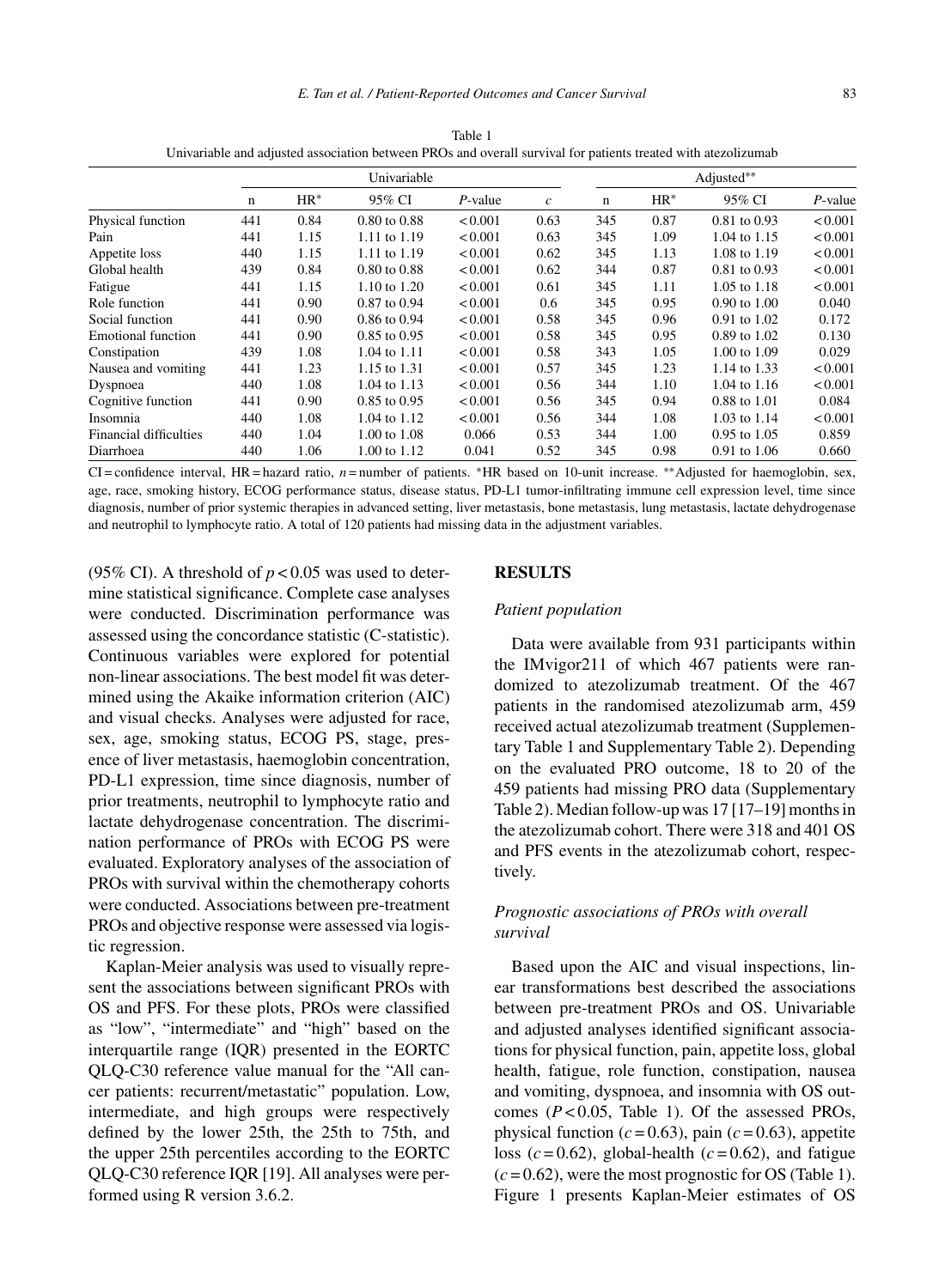

Fig. 1. Kaplan-Meier estimates of overall survival (OS) by patient-reported physical function, fatigue, appetite, global health, and pain symptoms for patients treated with atezolizumab.

according to pre-treatment physical function, pain, appetite loss, global-health status, and fatigue within the atezolizumab treated cohort.

Physical function, pain, appetite loss, global health, and fatigue were significantly associated with PFS on univariable and adjusted analysis (*P* < 0.05, Supplementary Table 3 and Supplementary Figure 1). Similar associations were identified between objective response and PROs on univariable analysis (Supplementary Table 4). Physical function, pain, appetite loss, and fatigue were also significantly associated with grade  $>$  3 adverse effects on univariable analysis (Supplementary Table 5).

Supplementary Table 6 demonstrates that physical function, pain, appetite loss, global health, and fatigue were significantly associated with OS on univariable and adjusted analysis within the control arm (i.e., these PROs were also prognostic in the patient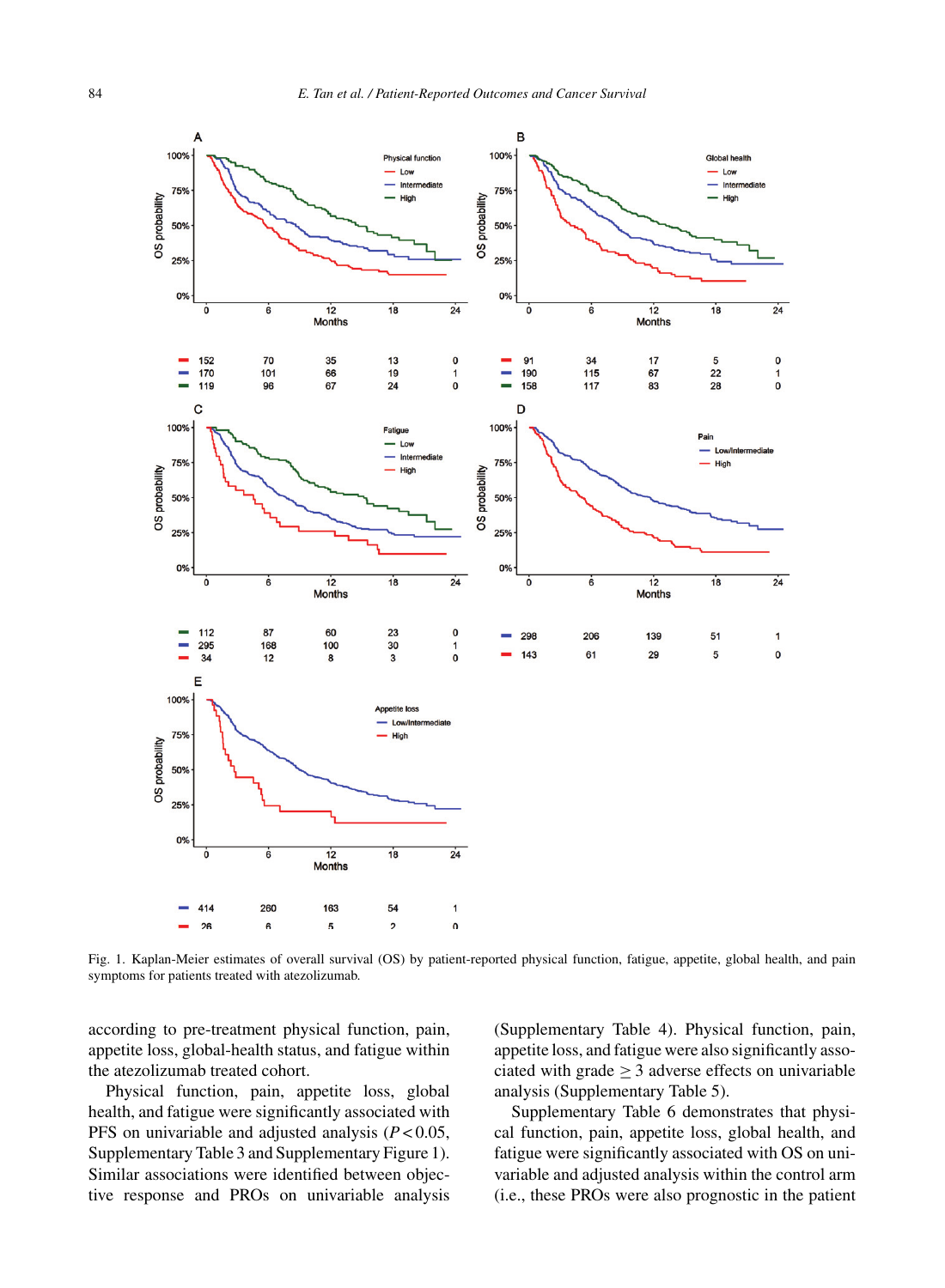patient cohort within IMvigor211

| Table 2                                                                                                                                 |
|-----------------------------------------------------------------------------------------------------------------------------------------|
| Univariable and multivariable association between patient-reported physical function and ECOG-PS with overall survival for atezolizumab |

|                          | Univariable |        |              |            |                   | Multivariable model** |       |              |            |  |
|--------------------------|-------------|--------|--------------|------------|-------------------|-----------------------|-------|--------------|------------|--|
|                          | n           | $HR^*$ | 95% CI       | $P$ -value | $\mathcal{C}_{0}$ | n                     | $HR*$ | 95% CI       | $P$ -value |  |
| Physical function status |             |        |              | < 0.001    | 0.61              |                       |       |              | < 0.001    |  |
| High                     | 119         | 1.00   |              |            |                   | 119                   | 1.00  |              |            |  |
| Intermediate             | 170         | 1.56   | 1.16 to 2.10 |            |                   | 170                   | 1.50  | 1.11 to 2.02 |            |  |
| Low                      | 152         | 2.40   | 1.79 to 3.23 |            |                   | 152                   | 2.12  | 1.56 to 2.89 |            |  |
| <b>ECOG PS Score</b>     |             |        |              | < 0.001    | 0.58              |                       |       |              | 0.003      |  |
| $^{0}$                   | 216         | 1.00   |              |            |                   | 207                   | 1.00  |              |            |  |
|                          | 243         | 1.65   | 1.32 to 2.07 |            |                   | 234                   | 1.43  | 1.13 to 1.81 |            |  |
|                          |             |        |              |            |                   |                       |       |              |            |  |

CI = confidence interval, HR = hazard ratio. ∗HR based on 10-unit increase. ∗∗Multivariable model testing if there is independent information from both patient reported physical function and ECOG PS.

cohort treated with chemotherapy). Similar associations were identified for PFS, other than for physical function where the association did not reach statistical significance on adjusted analysis (Supplementary Table 7)

# *Comparison of patient-reported physical function with ECOG PS*

As patient-reported physical function was the best performing PRO for predicting OS prognosis, and ECOG PS is a commonly used physician-assessment of physical function, this study compared the discriminative performance of patient-reported physical function and ECOG PS (analysis are based upon prior studies [12, 13]).

In the cohort of 441 participants treated with atezolizumab, 152 (34%), 170 (39%), 119 (27%) respectively reported physical function in the low, intermediate, and high EORTC QLQ-C30 reference quartiles (Supplementary Table 8). Clinicians defined 216 participants as having an ECOG PS of 0, and 243 as an ECOG PS of 1. Notably, of the 216 participants assessed by the investigator have an ECOG PS of 0 (fully active; no performance restrictions), 60% of participants self-reported physical function limitations – 38 (18%) reported low physical function and 91 (42%) reported intermediate physical function. Univariable analysis identified a significant relationship between patient-reported physical function groups and OS (*P* < 0.001), with a prognostic performance (*c*) of 0.61 (Supplementary Table 7). Univariable analysis also identified a significant relationship between ECOG PS and OS (*P* < 0.001), with a prognostic performance (*c*) of 0.58 – slightly less prognostic than patient-reported physical function (Table 2). Upon multivariable analysis, patient-reported physical function (*P* < 0.001) and ECOG PS (*P* < 0.003) were significantly associated with OS indicating that each is providing an independent prognostic information (Table 2). Similar findings were observed in the chemotherapy cohort (Supplementary Table 9).

#### **DISCUSSION**

This is the first study to demonstrate that pretreatment PROs are significantly associated with OS and PFS in patients with platinum-refractory advanced UC who initiate treatment with the ICI atezolizumab. Exploratory analysis suggests that patient-reported physical function may be more prognostic than ECOG-PS. This was driven by 60% of the cohort self-reporting low to intermediate physical function, despite clinicians categorising their condition as an ECOG PS of 0.

Recent research highlights the prognostic potential of PROs in several advanced cancer types [9–12], although studies have been limited by small sample sizes and few have investigated the potential significance in patients with advanced cancer who are initiating ICI therapies. This study demonstrated that patient-reported physical function, pain, appetite loss, global health, and fatigue were the most prognostic PROs for OS and PFS within patients with metastatic UC initiating atezolizumab. Confirming whether these results are generalizable to other ICIs, first-line ICI use, or ICI combination therapy is an important future direction of research.

ECOG PS is a well-established clinician-assessed measure of patient function and is widely used to stratify clinical trial cohorts and aid treatment-related decisions in the clinic [21]. However, there are other patient-related factors such as socioeconomic and psychological status may not be accounted for by the ECOG PS [22]. Previous studies have shown discordances between patient and clinician reported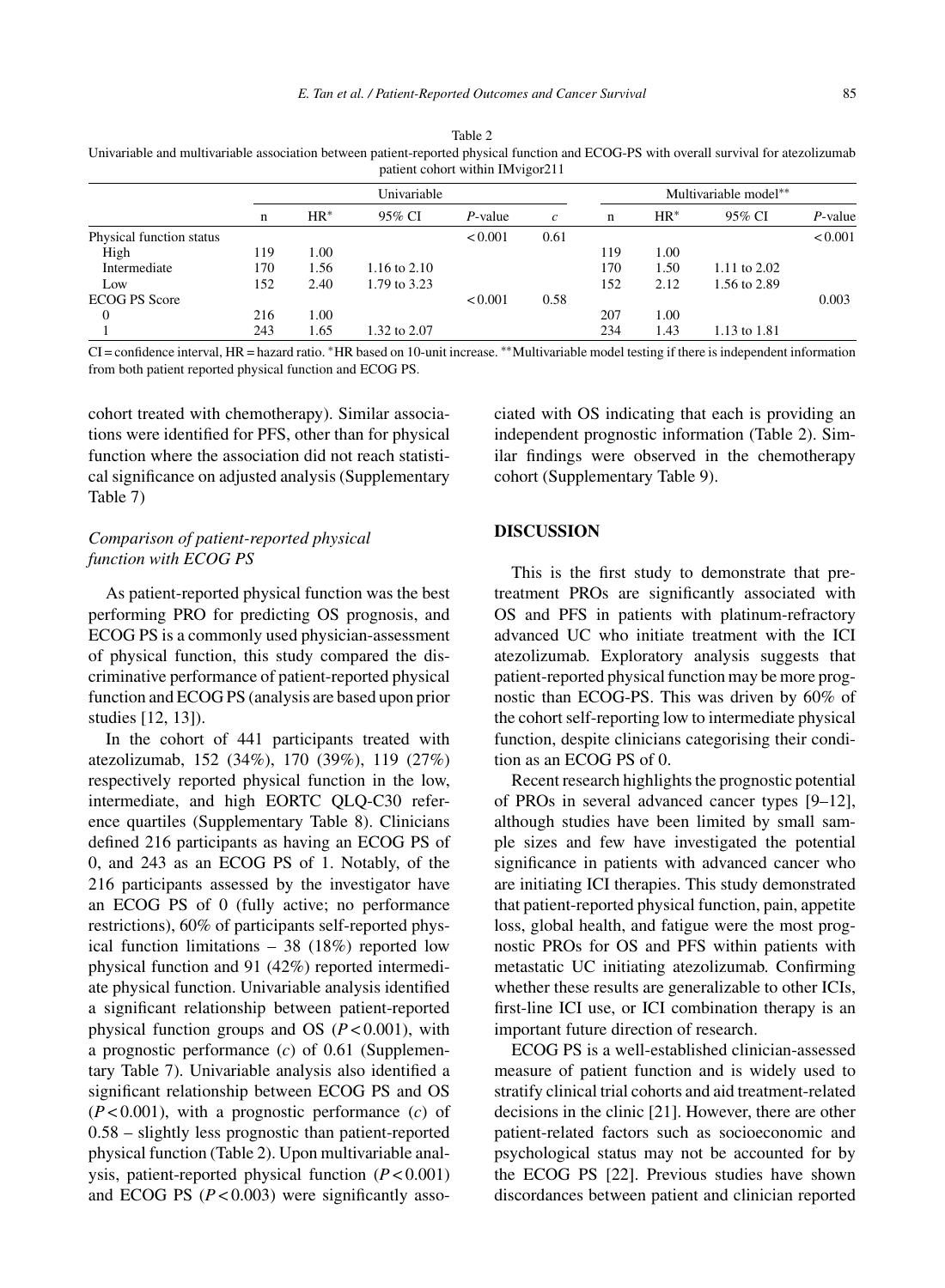adverse effects in cancer clinical trials [23–25]. Interestingly, in the present analysis, patient-reported physical function was identified to be more prognostic of OS than ECOG PS, and 18 and 42% of patients classified as ECOG PS 0 reported low and intermediate physical function, respectively. This indicates that 60% of the patients who were clinician defined as 'fully active, and able to carry on all pre-disease performance without restrictions' had self-reported limitations in physical functioning. This finding suggests that use of structured questions/questionnaires may improve clinician assessment of a patients' performance status. This study goes on to demonstrate that patient-reported physical function and ECOG PS were independent prognostic factors for OS. This finding supports prior studies that demonstrated significant and independent prognostic value of patient-reported physician function for patients with lung [13] and breast cancers [12]. This highlights a potential for patient-reported physician function to be used as a stratification factor in ICI clinical trials. Minimally, reporting of baseline patient-reported physician function scores would provide important patient context to clinical trial reports and publications.

Limitations of this study include the *post-hoc*, exploratory nature which introduces implications on statistical powers and type I errors; while the retrospective design introduces an inability to adjust for unmeasured confounders or to evaluate alternate prognostic parameters (e.g. data from wearable devices or alternate PRO tools). Another potential limitation of this study is that the identified associations were restricted to patients treated with atezolizumab monotherapy within a clinical trial. Stringent inclusion criteria of clinical trials can limit findings generalizability to real-world populations. For example, none of the patients included in the trial had an ECOG PS of greater than 1. Future research should therefore be directed towards evaluating PROs in real-world populations with a broader ECOG PS distribution. Future research should also consider investigating the associations between comorbidity measures (e.g., Charlson, Exhauster), wearable devices data, and PROs and evaluate their potential to be combined to predict likely treatment outcomes. Further, as both patient-reported physical function and ECOG PS contain independent prognostic information, building multivariable prognostic tools with the range of PRO domains in conjunction with ECOG PS is an interesting future direction of research.

In conclusion, pre-treatment PROs were identified as independent prognostic factors of OS and PFS in patients with advanced UC initiated on atezolizumab. Patient-reported physical function, pain, appetite loss, global health, and fatigue were most prognostic for OS and PFS. Patient-reported physical function was more prognostic for OS than ECOG PS. This study highlights the potential for PROs to be used as a stratification factor for ICI clinical trials and to inform disease prognosis.

#### **ACKNOWLEDGMENTS**

This publication is based on research using de-identified individual participant data from data contributor Hoffmann-La Roche that has been made available through Vivli, Inc. Vivli has not contributed to or approved, and is not in any way responsible for, the contents of this publication.

# **FUNDING**

R.A.M, and M.J.S are supported by Beat Cancer Research Fellowships from Cancer Council South Australia. A.M.H is supported by a Postdoctoral Fellowship from the National Breast Cancer Foundation, Australia (PF-17-007). Data access and salary of A.Y.A is supported by funding from an Australian, Tour de Cure Early Career Research Grant (RSP-155- 18/19).

## **AUTHORS CONTRIBUTIONS**

#### *Conception*

A.Y. Abuhelwa, Eugene Tan, S. Badaoui, A.M. Hopkins, M.J. Sorich

#### *Performance of work*

A.Y. Abuhelwa, Eugene Tan, S. Badaoui, A.M. Hopkins, M.J. Sorich

## *Interpretation of data*

A.Y. Abuhelwa, E. Tan, S. Badaoui, A.M. Hopkins, M.J. Sorich, R.A. McKinnon, M. Wiese, N.D. Modi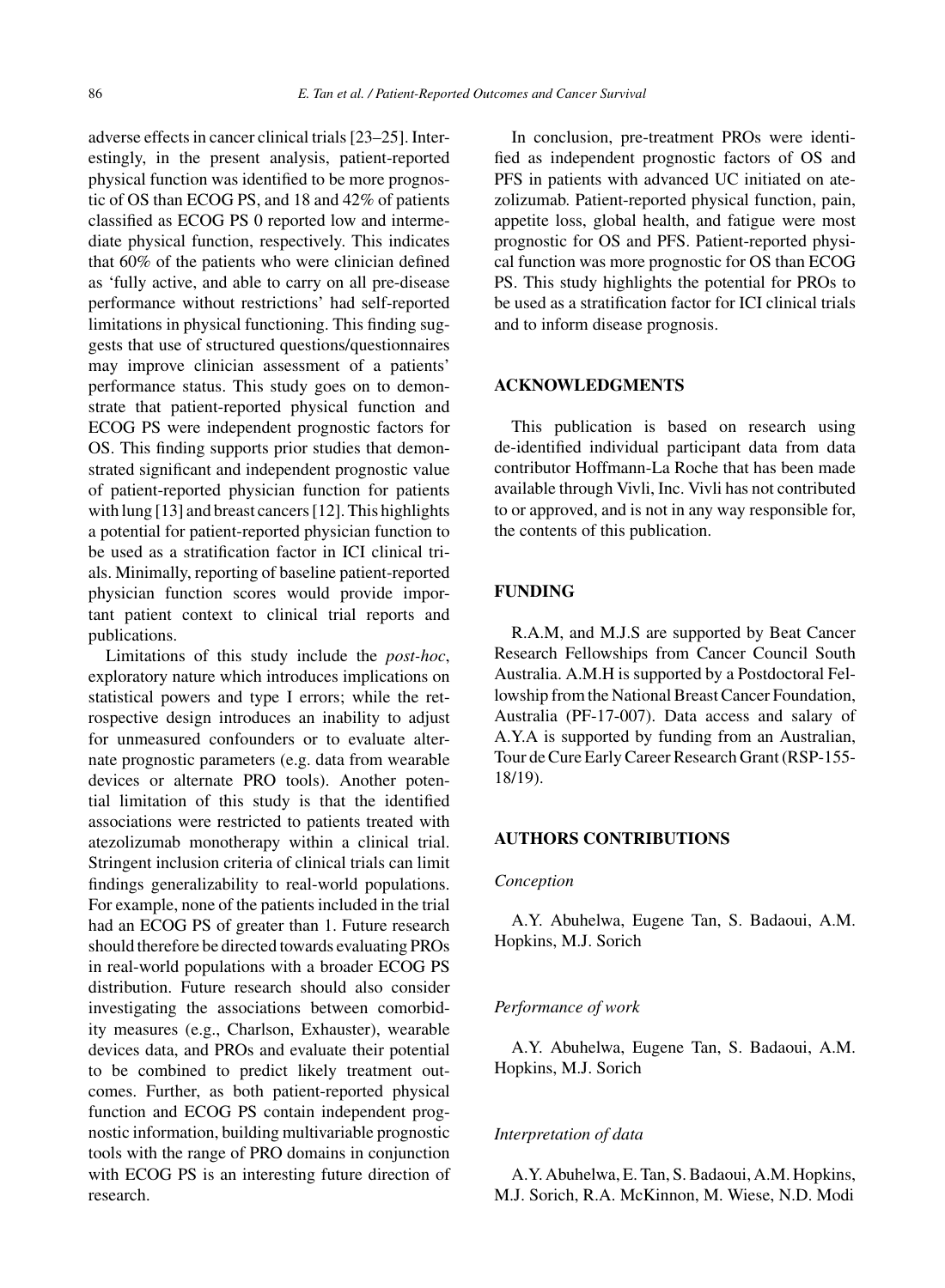#### *Writing the article*

A.Y. Abuhelwa, Eugene Tan, Sarah Badaoui, A.M. Hopkins, M.J. Sorich, R.A. McKinnon, M. Wiese, N.D. Modi

# **ETHICAL CONSIDERATIONS**

Secondary analysis of anonymized clinical trial data was confirmed negligible risk research by the Southern Adelaide Local Health Network, Office for Research and Ethics and was exempt from review.

# **CONFLICTS OF INTEREST**

RAM and MJS report investigator-initiated project grants from Pfizer, outside the submitted work. AYA, ET, SB, NDM, MDW and AMH have no conflicts of interest to disclose.

# **SUPPLEMENTARY MATERIAL**

The supplementary material is available in the electronic version of this article: [https://dx.doi.org/](https://dx.doi.org/10.3233/BLC-211613) [10.3233/BLC-211613.](https://dx.doi.org/10.3233/BLC-211613)

#### **REFERENCES**

- [1] Powles T, Durán I, van der Heijden MS, Loriot Y, Vogelzang NJ, De Giorgi U, et al. Atezolizumab versus chemotherapy in patients with platinum-treated locally advanced or metastatic urothelial carcinoma (IMvigor211): a multicentre, open-label, phase 3 randomised controlled trial. Lancet. 2018;391(10122):748-57.
- [2] Galsky MD, Arija JÁA, Bamias A, Davis ID, De Santis M, Kikuchi E, et al. Atezolizumab with or without chemotherapy in metastatic urothelial cancer (IMvigor130): a multicentre, randomised, placebo-controlled phase 3 trial. The Lancet. 2020;395(10236):1547-57.
- [3] Abuhelwa AY, Kichenadasse G, McKinnon RA, Rowland A, Hopkins AM, Sorich MJ. Machine Learning for Prediction of Survival Outcomes with Immune-Checkpoint Inhibitors in Urothelial Cancer. Cancers. 2021;13(9).
- [4] Hopkins AM, Rowland A, Kichenadasse G, Wiese MD, Gurney H, McKinnon RA, et al. Predicting response and toxicity to immune checkpoint inhibitors using routinely available blood and clinical markers. British Journal of Cancer. 2017;117(7):913-20.
- [5] Weldring T, Smith SMS. Patient-Reported Outcomes (PROs) and Patient-Reported Outcome Measures (PROMs). Health Serv Insights. 2013;6:61-8.
- [6] Strong LE. The Past, Present, and Future of Patient-Reported Outcomes in Oncology. American Society of Clinical Oncology Educational Book. 2015(35):e616-e20.
- [7] Kotronoulas G, Nora Kearney, Roma Maguire, Alison Harrow, David Di Domenico, Suzanne Croy, et al. What Is the Value of the Routine Use of Patient-reported Outcome Measures toward Improvement of Patient Outcomes, Processes

of Care, and Health Service Outcomes in Cancer Care? A Systematic Review of Controlled Trials. Journal of Clinical Oncology. 2014;32(14):1480-501.

- [8] Basch E, Barbera L, Kerrigan CL, Velikova G. Implementation of Patient-Reported Outcomes in Routine Medical Care. American Society of Clinical Oncology Educational Book. 2018(38):122-34.
- [9] Mierzynska J, Piccinin C, Pe M, Martinelli F, Gotay C, Coens C, et al. Prognostic value of patient-reported outcomes from international randomised clinical trials on cancer: a systematic review. The Lancet Oncology. 2019; 20(12):e685-e98.
- [10] Phippen NT, Secord AA, Wolf S, Samsa G, Davidson B, Abernethy AP, et al. Quality of life is significantly associated with survival in women with advanced epithelial ovarian cancer: An ancillary data analysis of the NRG Oncology/Gynecologic Oncology Group (GOG-0218) study. Gynecologic Oncology. 2017;147(1):98-103.
- [11] Ediebah DE, Coens C, Zikos E, Quinten C, Ringash J, King MT, et al. Does change in health-related quality of life score predict survival? Analysis of EORTC 08975 lung cancer trial. British Journal of Cancer. 2014;110(10):2427-33.
- [12] Badaoui S, Kichenadasse G, Rowland A, Sorich MJ, Hopkins AM. Patient-Reported Outcomes Predict Progression-Free Survival of Patients with Advanced Breast Cancer Treated with Abemaciclib. The Oncologist.n/a(n/a).
- [13] Hopkins AM, Wagner J, Kichenadasse G, Modi N, Rowland A, Sorich MJ. Patient-reported outcomes as a prognostic marker of survival in patients with advanced nonsmall cell lung cancer treated with immunotherapy. International Journal of Cancer. 2020;147(11):3085-9.
- [14] Kerrigan K, Patel SB, Haaland B, Ose D, Weinberg Chalmers A, Haydell T, et al. Prognostic Significance of Patient-Reported Outcomes in Cancer. JCO Oncol Pract. 2020; 16(4):e313-e23.
- [15] Quinten C, Coens C, Mauer M, Comte S, Sprangers MAG, Cleeland C, et al. Baseline quality of life as a prognostic indicator of survival: a meta-analysis of individual patient data from EORTC clinical trials. The Lancet Oncology. 2009;10(9):865-71.
- [16] Cella D, Traina S, Li T, Johnson K, Ho KF, Molina A, et al. Relationship between patient-reported outcomes and clinical outcomes in metastatic castration-resistant prostate cancer: *post hoc* analysis of COU-AA-301 and COU-AA-302. Annals of Oncology. 2018;29(2):392-7.
- [17] Husson O, de Rooij BH, Kieffer J, Oerlemans S, Mols F, Aaronson NK, et al. The EORTC QLQ-C30 Summary Score as Prognostic Factor for Survival of Patients with Cancer in the "Real-World": Results from the Population-Based PROFILES Registry. The oncologist. 2020;25(4):e722-e32.
- [18] Piper M, Grant MD, Basch E, Oliansky D, N. A. Progression-Free Survival: What Does It Mean for Psychological Well-Being or Quality of Life? Rockville, MD 20850 Agency for Healthcare Research and Quality; 2013 April 2013. pp. 34.
- [19] Aaronson NK, Ahmedzai S, Bergman B, Bullinger M, Cull A, Duez NJ, et al. The European Organization for Research and Treatment of Cancer QLQ-C30: A Qualityof-Life Instrument for Use in International Clinical Trials in Oncology. JNCI: Journal of the National Cancer Institute. 1993;85(5):365-76.
- [20] Fayers PM, Aaronson NK, Bjordal K, Groenvold M, Curran D, Bottomley A. The EORTC QLQ-C30 Scoring Manual (3rd Edition). Brussels: European Organisation for Research and Treatment of Cancer; 2001.